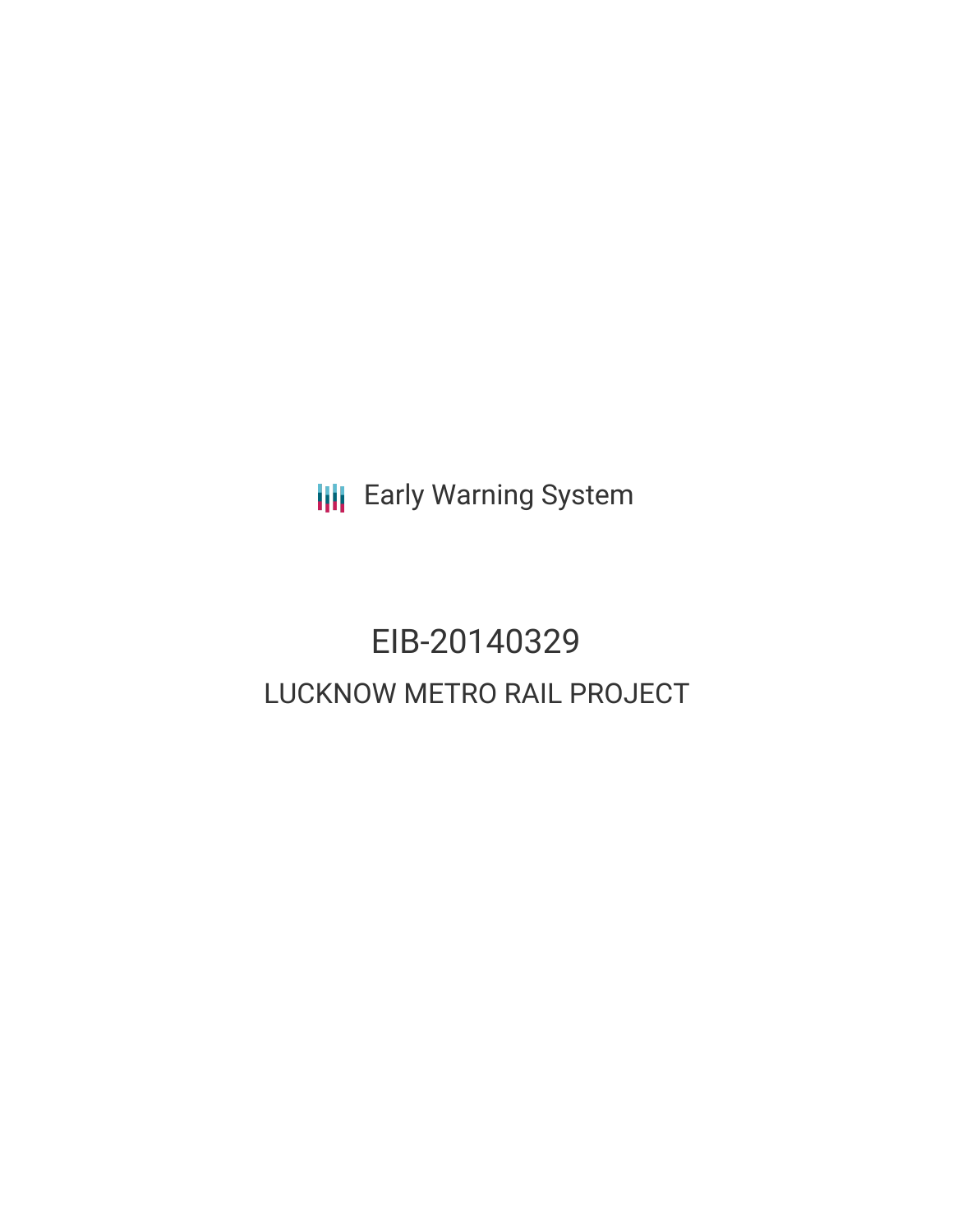## **Quick Facts**

| <b>Countries</b>                | India                                                                                         |
|---------------------------------|-----------------------------------------------------------------------------------------------|
| <b>Specific Location</b>        | Lucknow, Uttar Pradesh                                                                        |
| <b>Financial Institutions</b>   | European Investment Bank (EIB)                                                                |
| <b>Status</b>                   | Approved                                                                                      |
| <b>Bank Risk Rating</b>         | U                                                                                             |
| <b>Voting Date</b>              | 2016-03-30                                                                                    |
| <b>Borrower</b>                 | LUCKNOW METRO RAIL CORPORATION LTD                                                            |
| <b>Sectors</b>                  | Construction, Education and Health, Infrastructure, Transport                                 |
| <b>Potential Rights Impacts</b> | Cultural Rights, Healthy Environment, Housing & Property, Labor & Livelihood, Right to Health |
| <b>Investment Type(s)</b>       | Loan                                                                                          |
| <b>Investment Amount (USD)</b>  | \$550.69 million                                                                              |
| <b>Project Cost (USD)</b>       | \$1,118.51 million                                                                            |
|                                 |                                                                                               |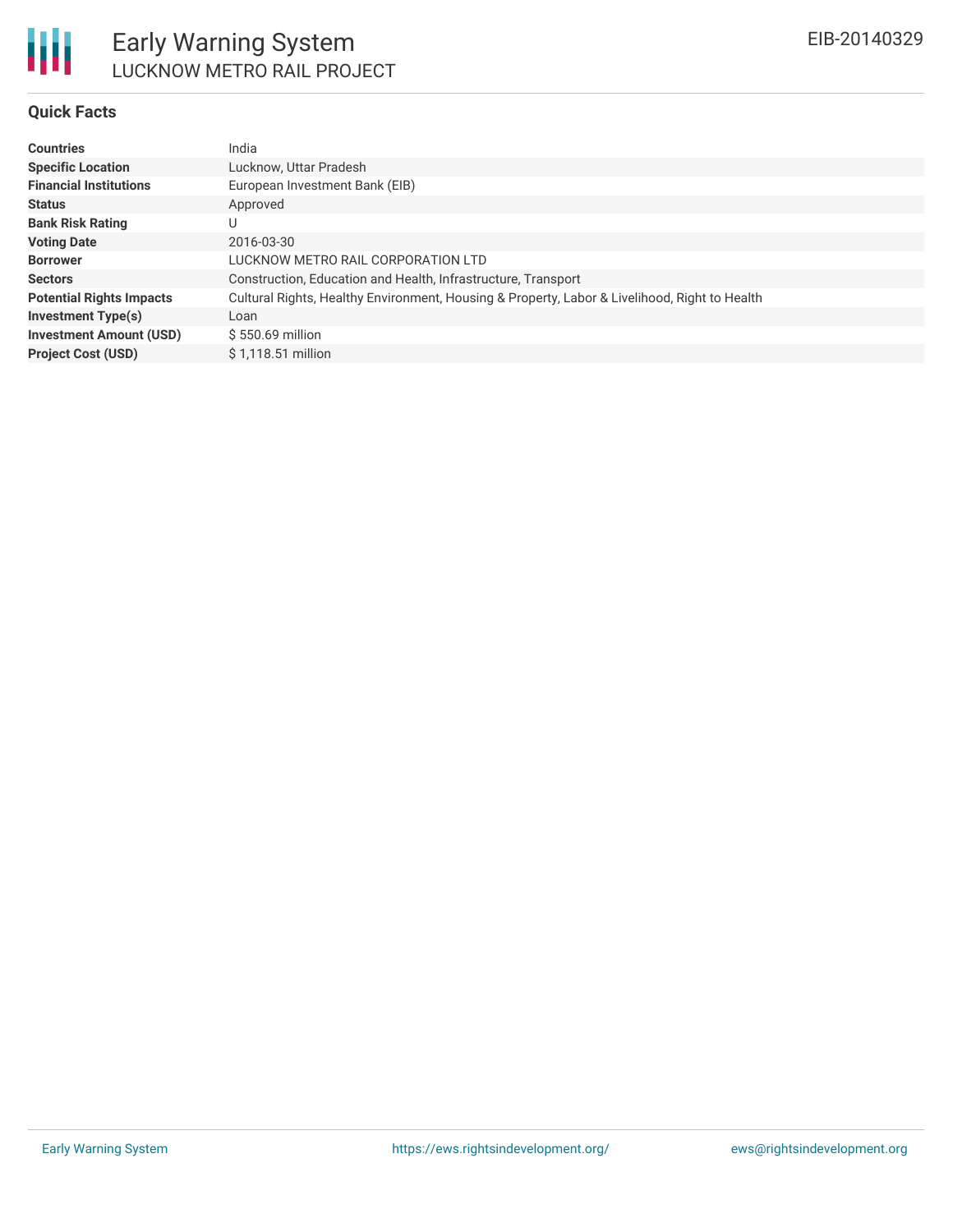# **Project Description**

**Project Summary**: Two metro rail corridors, funded by the European Investment Bank, have been proposed by the Lucknow Metro Rail Corporation to support Lucknow's public transport system. These include the construction of the rail tracks, stations, two depots and at least two substations. The two corridors identified and approved are: a) The North-South Corridor starting from the Chaudhary Charan Singh Airport and ending at Munshipulia, via Sachivalaya, Hazratganj, IT College Junction, Indira Nagar. This Corridor extends across a length of 22.878 kms. (22 stations-3 underground and 19 elevated). A priority section of 8.5 kms, has also been identified across this stretch; b) The East-West Corridor starting at the Lucknow Railway Station and ending at Vasant Kunj, passing through Lucknow City Railway Station, Balaganj and Musabagh. This Corridor comprises 12 stations-7 underground and 5 elevated for a distance of 11.098 kms. Apart from the two metro corridors, the project also entails a purchase of 80 metro cars.

**Location**: Lucknow, Uttar Pradesh-India

**Resources needed**: A total of 65.36 hectares of land-of which 57.04 hectares will be government owned and 8.32 hectares privately owned (permanent acquisition), a total of 11.20 hectares of land-of which 6.38 hectares will be government owned and 4.82 hectares privately owned (temporary acquisition); displacement of approximately 110 households; felling of trees for constructing stations and depots (a total of 1181 trees across the North-South Corridor) etc.

#### **Project Number**: 20140329

**Risk Category**: At the time of writing, the project documents do not specificy the project risk category.

As background, the European Investment Bank screens proposed projects into four categories based on the guidelines of the EU Environmental Impact Assessment Directive:

Cat. A - those for which an EIA is mandatory (Annex 1 of the Directive);

Cat. B - those for which the competent authority determines the need for an EIA according to specified criteria (Annex II of the Directive, with ref. to Annex III);

Cat. C - for which a limited environmental assessment, if any, is required according to any likely adverse environmental impacts of the project (projects outside the scope of the Directive);

Cat. D - no environmental assessment required.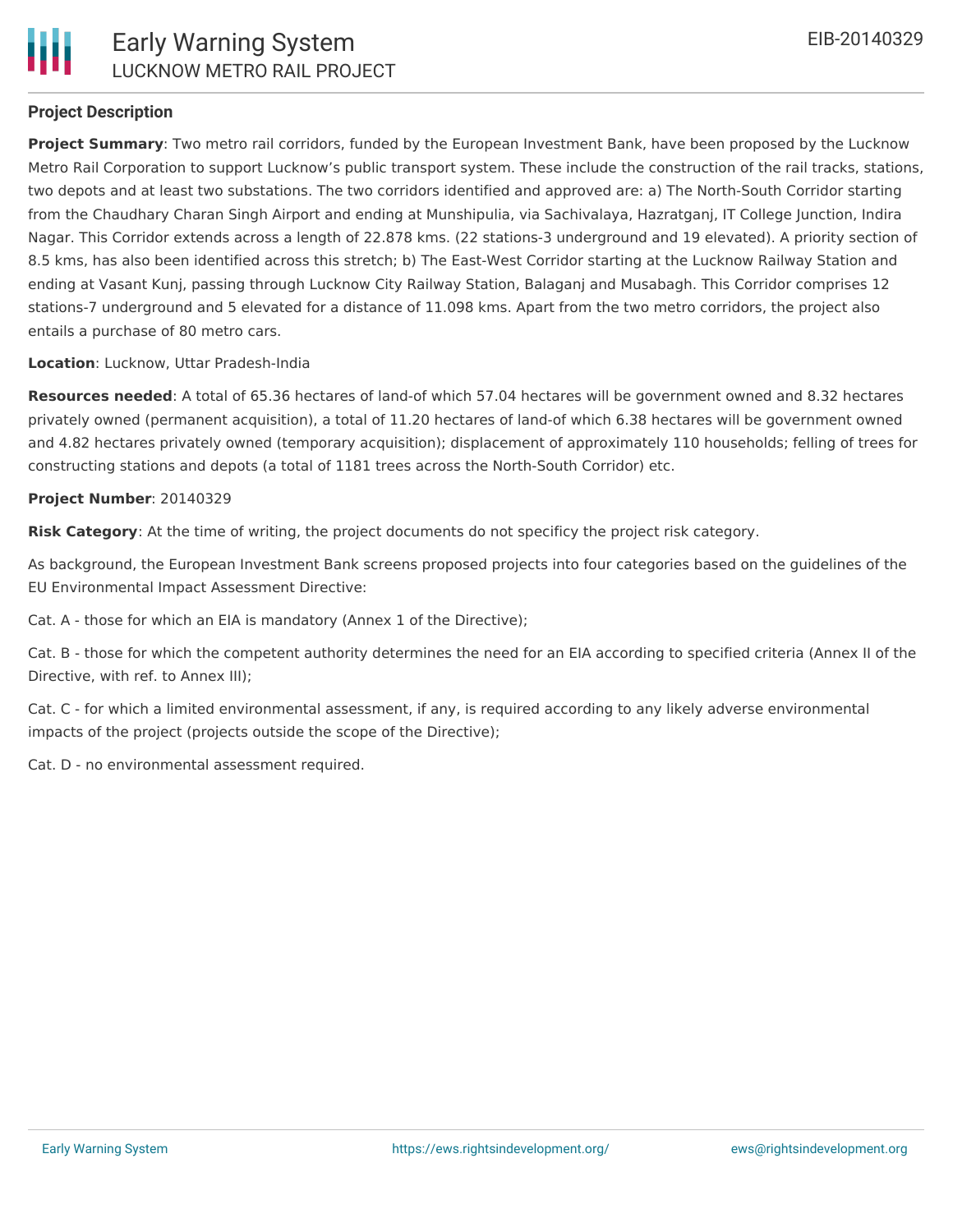# **Early Warning System Project Analysis**

## APPLICABLE SOCIAL & ENVIRONMENTAL STANDARDS

This section sets out the social and environmental standards triggered by the project, in accordance with the bank's own assessments. At the time of writing, the EIB website and documents do not make clear the specific environmental and social standards that apply to this project. Nonetheless, the following legislation and EIB standards should apply:

Applicable National Environmental Legislations - As per provisions of the Environmental Impact Assessment Notification-2006, any new project or the expansion or modernization of any existing industry or project listed in Schedule I of the Notification shall be submitted for clearance to the Ministry of Environment and Forests (MOEF), Government of India. Since metro rail projects are not included in Schedule I of the Notification, the project does not require an environmental clearance certificate from the MOEF nor a related Environmental Impact Assessment procedure. This conclusion was confirmed in writing by MOEF in September 2013 for this specific project.

Applicable International and Regional Environmental Treaties and Conventions -

Applicable/Negotiated Higher European Union Standards -

Involuntary Resettlement (Domestic Legislation)– The Right to Fair Compensation and Transparency in Land Acquisition, Rehabilitation and Resettlement Act, 2013 (No. 30 of 2013).

Involuntary Resettlement (European Investment Bank)– European Investment Bank Standard No. 6

Indigenous People and Other Vulnerable Groups

ILO Core Labour Standards

Occupational, Community Health and Safety –

Physical Cultural Resources - triggered "because of the project's potential to affect archaeological or cultural or religious sites.

#### OUR RISK ASSESSMENT

As noted above, information about the project, the applicable bank policies, and the environmental and social impacts was limited at the time of disclosure. However, based on documents made available by the European Investment Bank's project, this project poses potential risks to the following human rights:

#### The Right to a Healthy Environment

Potential harmful impacts identified in bank documents include: air pollution caused by emissions from construction equipment, heavy machinery and vehicles, dust generation during excavation and transportation; problem of excavated soil storage, transportation and disposal; polluting runoff generated by the material intensive processes (steel, cement, sand, microsilica corniche, aggregates etc.); hazardous oil spillages while changing lubricants, cleaning and repair process especially at the depot-cum-workshops; noise pollution including vibrations (from concrete structures) during construction, (airborne noise and vibrations radiated from elevated structures and ground-borne noise and vibrations) during the operation of the metro and at the workshops; solid waste generation including sludge; deforestation involving the felling of 1181 trees for the North-South Corridor, with 968 trees being lost in the priority section.

#### Right to Health

Following from the environmental pollution and the deforestation potential of the project (as discussed above), multiple health, quality of life issues and rights challenges are foreseeable-affecting not only the local residents but also commuters during both, the construction and operation phase. The project is expected to significantly impact access to uninterrupted water supply. The alignment of the tracks crosses river systems, drains/nalas, a large number of surface, sub-surface public utility services, such as, sewers, storm water drains, telephone and electricity lines etc. Each of these may potentially contaminate or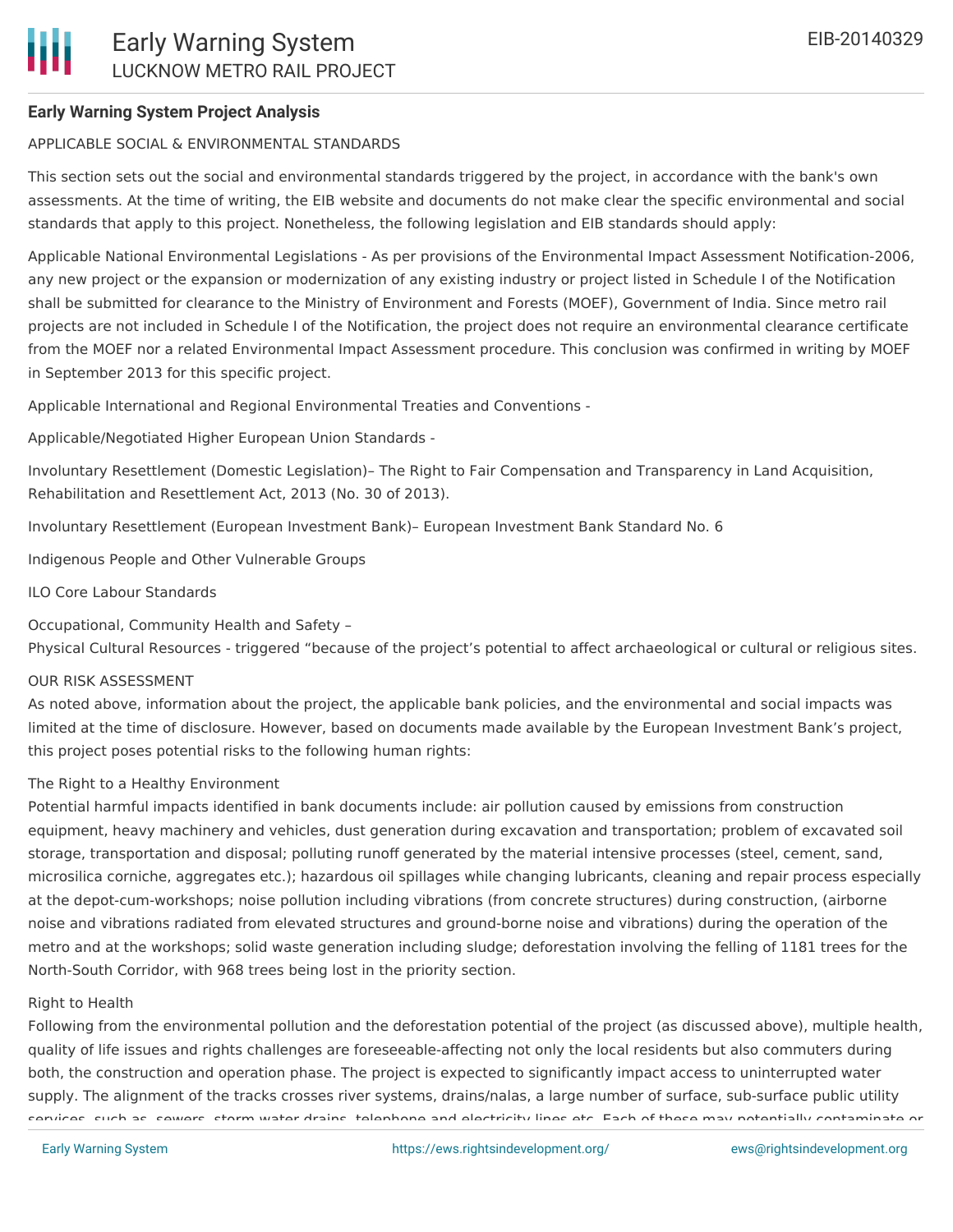

## **Investment Description**

European Investment Bank (EIB)

Bank financing: The European Investment Bank Borrower: Lucknow Metro Rail Corporation Amount of bank loan or investment: EUR 450 million Total project cost: EUR 914 million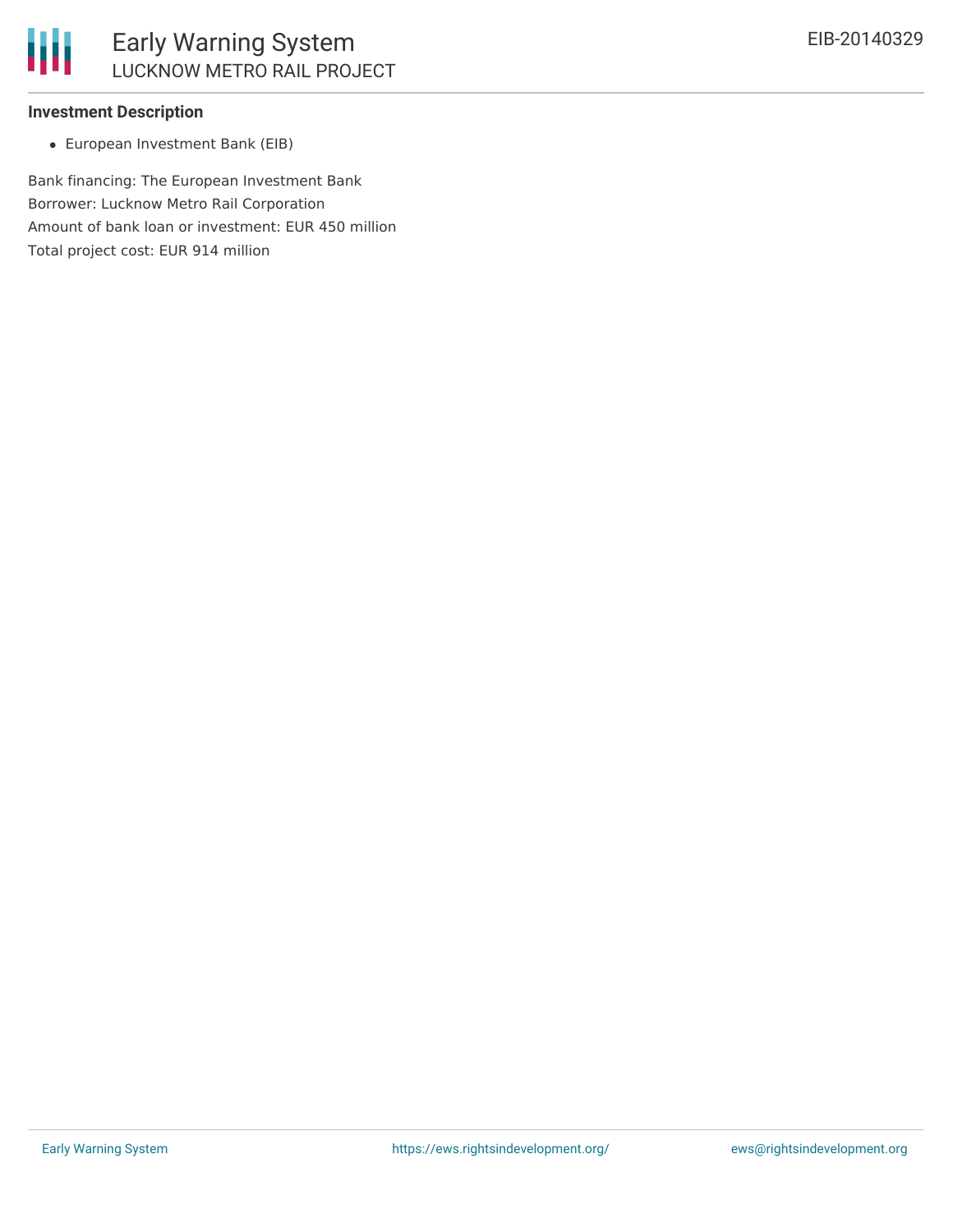# **Contact Information**

\*No contact information provided at the time of disclosure\*

#### ACCOUNTABILITY MECHANISM OF EIB

The EIB Complaints Mechanism is designed to facilitate and handle complaints against the EIB by individuals, organizations or corporations affected by EIB activities. When exercising the right to lodge a complaint against the EIB, any member of the public has access to a two-tier procedure, one internal - the Complaints Mechanism Office - and one external - the European Ombudsman. A complaint can be lodged via a written communication addressed to the Secretary General of the EIB, via email to the dedicated email address complaints@eib.org, by completing the online complaint form available at the following address: http://www.eib.org/complaints/form, via fax or delivered directly to the EIB Complaints Mechanism Division, any EIB local representation office or any EIB staff. For further details, check:

http://www.eib.org/attachments/strategies/complaints\_mechanism\_policy\_en.pdf

When dissatisfied with a complaint to the EIB Complaints Mechanism, citizens can then turn towards the European Ombudsman. A memorandum of Understanding has been signed between the EIB and the European Ombudsman establishes that citizens (even outside of the EU if the Ombudsman finds their complaint justified) can turn towards the Ombudsman on issues related to 'maladministration' by the EIB. Note that before going to the Ombudsman, an attempt must be made to resolve the case by contacting the EIB. In addition, the complaint must be made within two years of the date when the facts on which your complaint is based became known to you. You can write to the Ombudsman in any of the languages of the European Union. Additional details, including filing requirements and complaint forms, are available at: http://www.ombudsman.europa.eu/atyourservice/interactiveguide.faces

**CONTACTS**